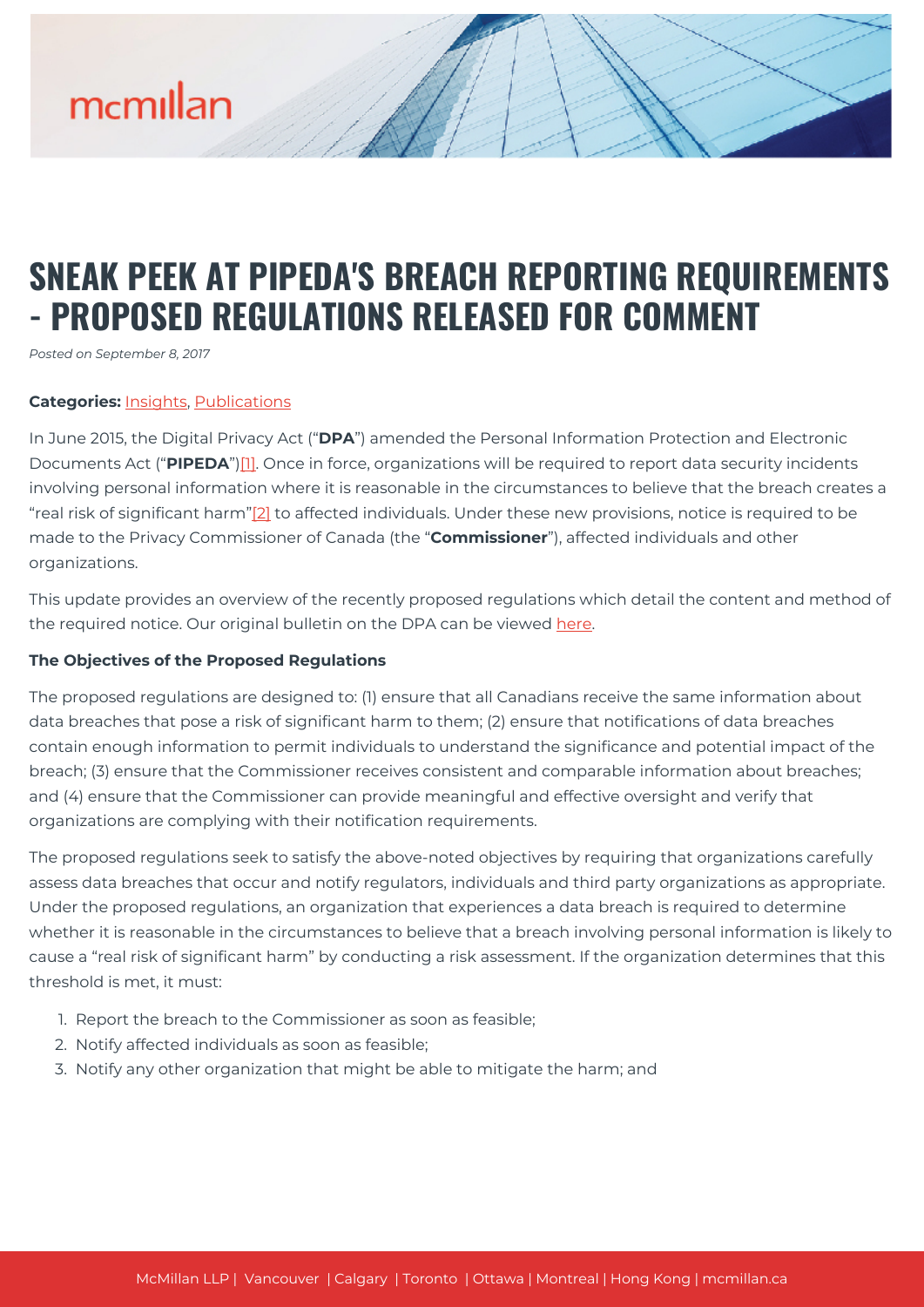

4. Maintain a record of the data breach for 24 months and provide it to the Commissioner upon request.

Knowingly failing to report to the Commissioner, notify affected individuals, or maintain records could attract a fine of up to \$100,000.

# **Reporting to the Commissioner**

Under the proposed regulations, where an organization determines that it is reasonable in the circumstances to believe that a breach involving personal information is likely to cause a "real risk of significant harm", it is required to deliver a written report to the Commissioner that, at a minimum, includes:

- a description of the circumstances of the breach and, if known, the cause;
- the day on which, or period during which, the breach occurred;
- a description of the personal information that is the subject of the breach;
- an estimate of the number of individuals in respect of whom the breach creates a real risk of significant harm;
- a description of the steps that the organization has taken to reduce the risk of harm to the affected individual resulting from the breach or to mitigate that harm;
- a description of the steps that the organization has taken or intends to take to notify each affected individual of the breach in accordance with PIPEDA; and
- the name and contact information of a person who can answer the Commissioner's questions about the breach on behalf of the organization.

Notably, organizations are not required to include an assessment of harm likely to be caused, which is required when providing notice to the Alberta Commissioner under Alberta's *Personal Information Protection Act*[.\[3\]](#page--1-0)

#### **Notifying Affected Individuals**

Under the proposed regulations, where an organization determines that it is reasonable in the circumstances to believe that a breach involving personal information is likely to cause a "real risk of significant harm", it is required to deliver a notice to affected individuals that, at a minimum, includes:

- a description of the circumstances of the breach;
- the day on which, or period during which, the breach occurred;
- a description of the personal information that is the subject of the breach;
- a description of the steps that the organization has taken to reduce the risk of harm to the affected individual resulting from the breach or to mitigate that harm;
- a description of the steps that the individual could take to reduce the risk of harm resulting from the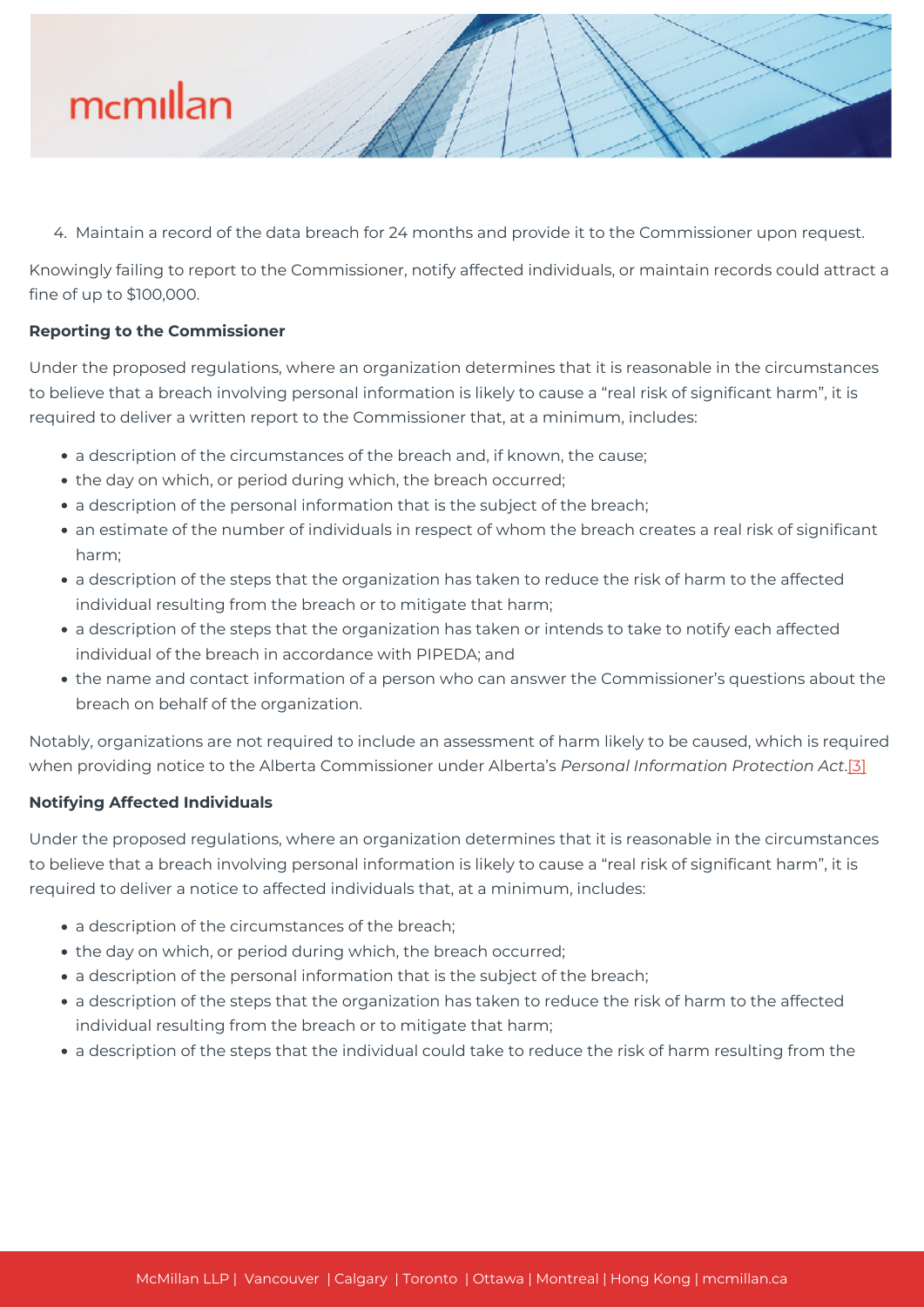

breach or to mitigate that harm;

a toll-free number or email address that the affected individual can use to obtain further information about the breach; and

information about the organization's internal complaint process and about the affected individual's right, under PIPEDA to file a complaint with the Commissioner.

The proposed regulations require that notice be made directly to each individual via email, letter, telephone, or in person, unless: (1) the cost of doing so is prohibitive; (2) direct notification may cause further harm to the individual; or (3) the organization does not have contact information for the affected individual or the information it has is out of date. In such circumstances, the regulations would permit indirect notification through public announcements or advertising.

# **Notifying Other Organizations**

Under the DPA, organizations may also be required to notify other organizations, a government institution or a part of a government institution of the breach, if the notifying organization believes that doing so may reduce the risk of harm that could result or mitigate that harm. The proposed regulations do not contain any requirements as to the content of notice to other organizations.

#### **Record-Keeping**

The proposed regulations impose record-keeping requirements on organizations with respect to any breach of security safeguards – whether or not the organization has determined that it is reasonable in the circumstances to believe that a breach involving personal information is likely to cause a "real risk of significant harm".

Organizations must keep records of every breach of security safeguards for 24 months from the date the organization determines that the breach has occurred. The record of the breach must contain sufficient information to permit the Commissioner to verify whether the organization is complying with PIPEDA.

#### **Impact**

The regulations largely reflect previously articulated "best practices" established by the Office of the Privacy Commissioner for Ontario and existing statutory requirements in Alberta. Once in force, these requirements will bring Canada more closely in line with the *EU General Data Protection Regulation*, the European privacy requirements set to come into force in 2018. Equivalency in privacy protection allows for the free flow of personal information from EU to Canadian organizations.

Upon implementation, organizations should take care to maintain records of each data breach involving